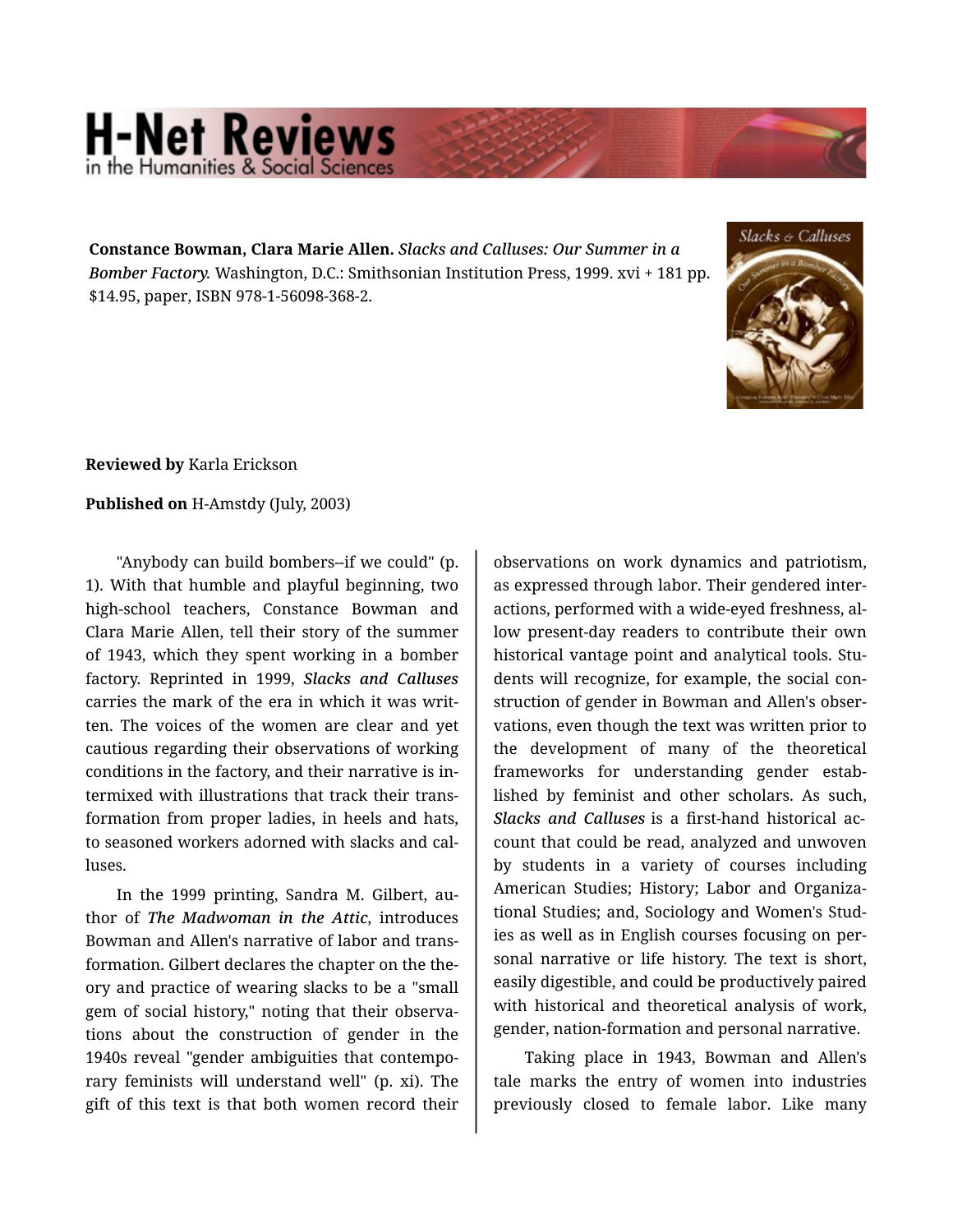women at the time, Allen and Bowman took a break from their work in traditional female fields, such as including teaching, nursing and domestic labor, to expand their horizons and help the war effort. As readers, we are given a front row seat to the negotiations of male managers and laborers with the stream of women who arrive to keep the bomber factory in motion. Even more interesting is the effect on the women's self-image as they move from a timid, self-ridiculing attitude toward their ability to do factory work to a sense of ac‐ complishment, ownership and mastery by the time they leave the factory to return to their role as teachers in the fall of 1943. In this way, *Slacks and Calluses* also speaks to the role of work in shaping identities, and particularly, in shoring up gender roles. In her introduction, Gilbert notes that "personal histories help expand our sense of the public history in which all are caught up" (p. xiii). *Slacks and Calluses* relates the daily duties, shifting norms and the work of staging war which marked the summer of 1943 through the eyes of two brave, funny and, in some ways, ordinary American women. As such, Bowman and Allen's narrative invites us all to take a step back and note our own role as historical actors, paying at‐ tention to the value of storytelling, the conse‐ quences of work to individual identities, and how the historical contours of the times in which we live shape not only our choices, but the language and ideas available with which to relate our per‐ sonal history.

Copyright (c) 2003 by H-Net, all rights re‐ served. H-Net permits the redistribution and reprinting of this work for nonprofit, educational purposes, with full and accurate attribution to the author, web location, date of publication, originat‐ ing list, and H-Net: Humanities & Social Sciences Online. For other uses contact the Reviews editori‐ al staff: hbooks@mail.h-net.msu.edu.

If there is additional discussion of this review, you may access it through the network, at <https://networks.h-net.org/h-amstdy>